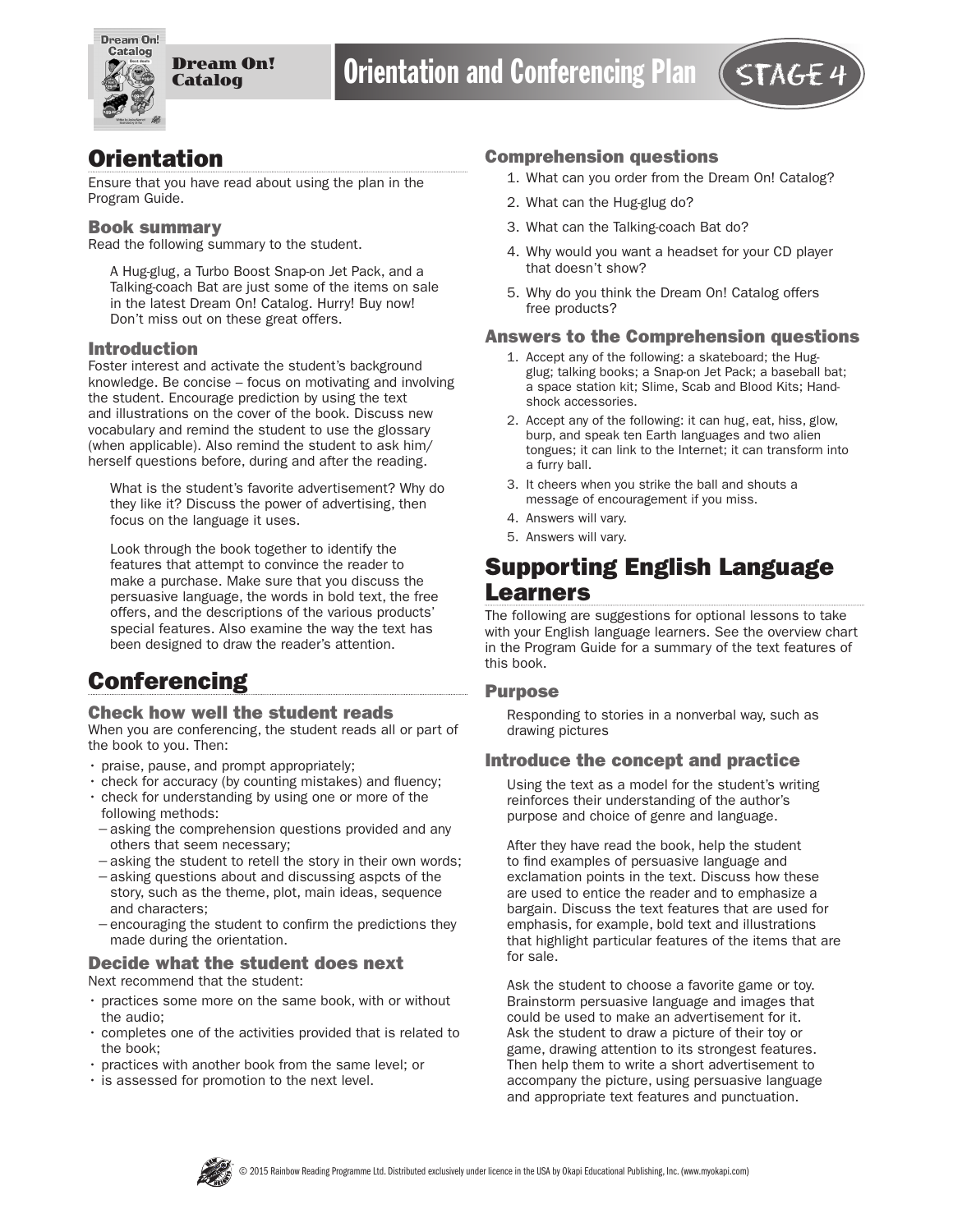

| <b>Accuracy Chart</b> (Exact word replacement only) |              |                    | <b>Errors</b>                                                   |
|-----------------------------------------------------|--------------|--------------------|-----------------------------------------------------------------|
| <b>Words Entered</b>                                | <b>Score</b> | Level              | $M$ = Meaning (makes sense) $S =$ Syntax (sounds right)         |
| More than 11 correct                                |              | Independent        | Seen $\subset$<br>Unseen $\subset$ $\supset$<br>Heard $\subset$ |
| 10 or 11 correct                                    |              | Instructional      | Comments:                                                       |
| Fewer than 10 correct                               |              | <b>Frustration</b> |                                                                 |

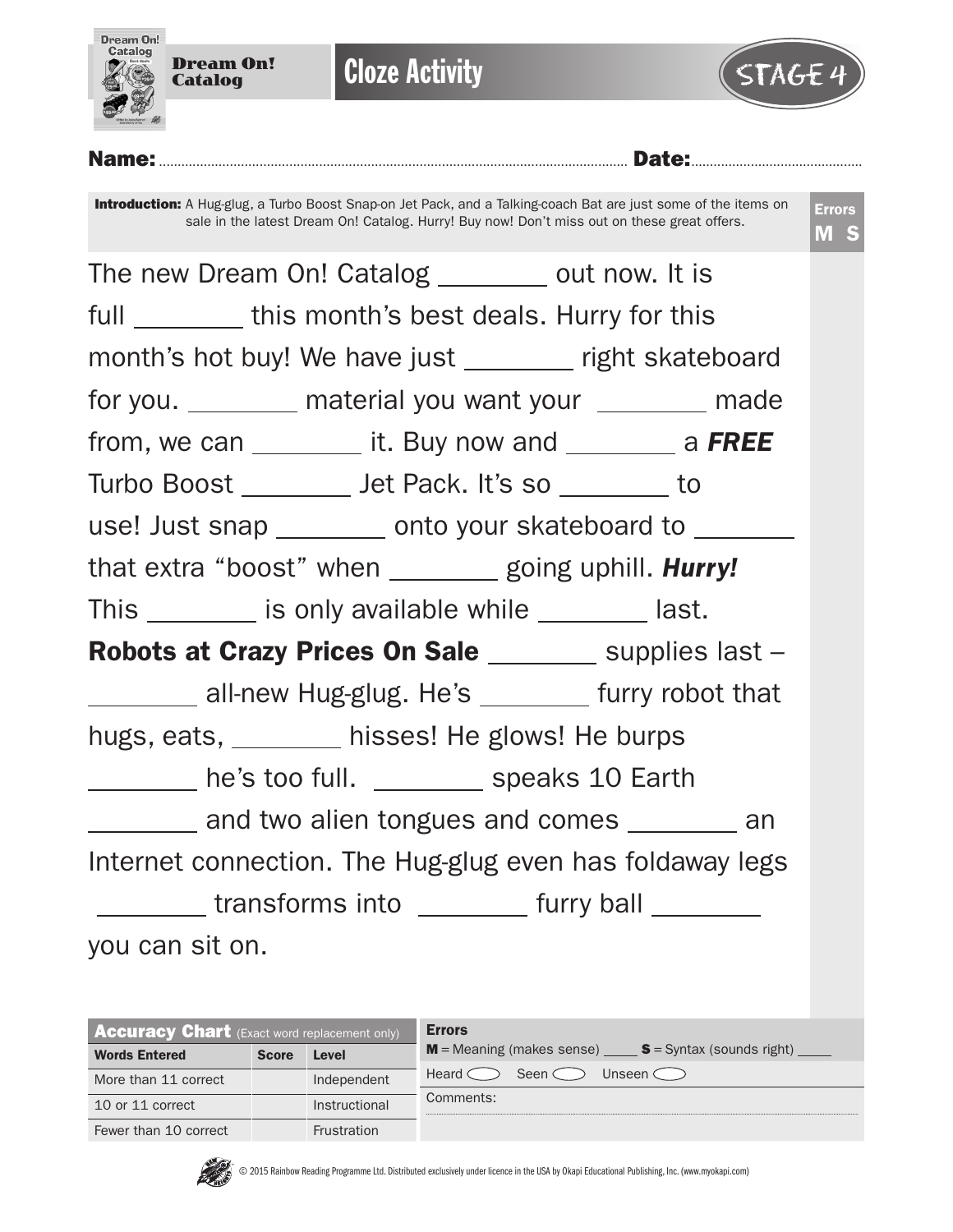



Hurry for this month's hot buy! We have just the right skateboard for you. Buy now and receive a *FREE* Turbo Boost Snap-on Jet Pack. Whatever material you want your skateboard made from, we can supply it. \_\_\_\_\_\_\_\_\_\_\_\_\_\_\_\_\_\_\_\_\_\_ It's so easy to use! Just snap it onto your skateboard to provide that extra "boost" when you're going uphill. On sale while supplies last – the all-new Hug-glug. He's our furry robot that hugs, eats, hisses, and glows! ----------------He burps when he's full. He speaks 10 Earth languages and two alien tongues. Talking books *are hot!* Horror stories and spooky music burst from the pages in our popular books. Our talking books are amazing value at only \$8.00 each! Hit your dream home run. Get a real wooden baseball bat. And for your kid brother, how about a Talking-coach Bat? Every time it hits the ball, the bat will cheer like a crowd at the ballpark. If it misses, the "talking coach" will shout an encouraging message. Build your own space station with our popular Space Station Kit. You'll go in the draw to win an astronaut who comes with his own transport pack, tool kit, and laser headlight. Join the *Dream-On! Club* for the best deals on games – your one-stop shop for the latest games.

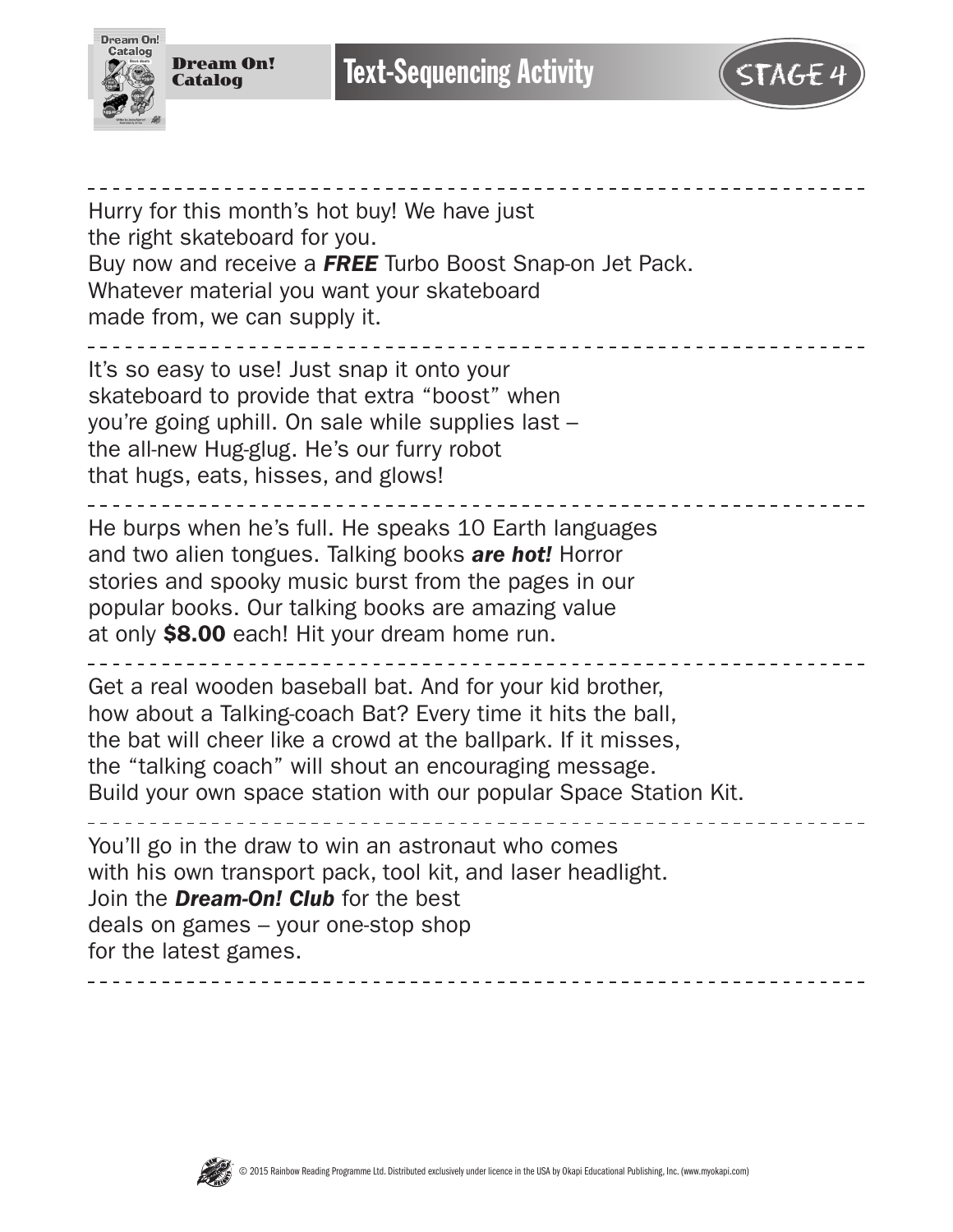Dream On! **Catalog** 

Dream On! Catalog



Words can be found in these directions:



The letter in each square can only be used in one word.

Words to find:

| $\mathsf{h}$                                                            | g           | r                                                   | e           | a           | t                                                     | e           | S                                                       | t           | I            | a                                                     | $\mathbf S$  | t             |
|-------------------------------------------------------------------------|-------------|-----------------------------------------------------|-------------|-------------|-------------------------------------------------------|-------------|---------------------------------------------------------|-------------|--------------|-------------------------------------------------------|--------------|---------------|
| S                                                                       | U           | $\mathbf S$                                         | U           | p           | p                                                     | I           | i                                                       | e           | $\mathsf{S}$ | m                                                     | S            | $\mathbf O$   |
| k                                                                       | I           | r                                                   | $\mathbf C$ | m           | $\mathbf 0$                                           | n           | t                                                       | h           | $\mathbf b$  | a                                                     | I            | I             |
| a                                                                       | i           | a                                                   | r           | I           | a                                                     | m           | a                                                       | Z           | İ            | n                                                     | g            | ${\mathsf S}$ |
| t                                                                       | $\mathbf S$ | t                                                   | $\mathbf 0$ | y           | U                                                     | p           | n                                                       | $\mathbf e$ | $\mathsf{V}$ | e                                                     | r            | a             |
| e                                                                       | t           | W                                                   | j.          | t           | h                                                     | $\mathbf b$ | $\mathbf d$                                             | r           | e            | a                                                     | m            | I             |
| $\mathbf b$                                                             | e           | $\mathbf C$                                         | g           | İ           | f                                                     | t           | f                                                       | İ           | $\mathbf V$  | e                                                     | I            | e             |
| $\mathbf 0$                                                             | n           | r                                                   | p           | I           | a                                                     | $\mathbf S$ | t                                                       | İ           | $\mathbf C$  | e                                                     | İ            | p             |
| a                                                                       | h           | $\mathbf 0$                                         | g           | $\mathbf 0$ | g                                                     | t           | r                                                       | $\mathbf 0$ | u            | r                                                     | k            | I             |
| r                                                                       | $\mathbf 0$ | W                                                   | $\mathbf b$ | U           | y                                                     | e           | h                                                       | e           | m            | $\mathbf O$                                           | e            | a             |
| $\mathsf{d}$                                                            | W           | $\mathbf d$                                         | t           | h           | İ                                                     | S           | t                                                       | e           | a            | a                                                     | f            | t             |
| I                                                                       | $\mathbf b$ | r                                                   | $\mathbf O$ | t           | h                                                     | e           | r                                                       | i           | n            | I                                                     | $\mathsf{d}$ | e             |
| m                                                                       | a           | t                                                   | e           | r           | İ.                                                    | a           | I                                                       | y           | $\mathbf O$  | u                                                     | r            | e             |
| amazing<br>material<br>gift<br>in<br>month<br>plate<br>supplies<br>your |             | ball<br>crowd<br>go<br>last<br>never<br>real<br>the |             |             | brother<br>dream<br>like<br><b>of</b><br>sale<br>this | greatest    | buy<br>five<br>how<br>listen<br>our<br>skateboard<br>to |             |              | club<br>get<br>hurry<br>made<br>plastic<br>SO<br>with |              |               |

Use the letters that are left to make the word that tells what kind of wood the baseball bat in the catalog is made from..........................................................................................................

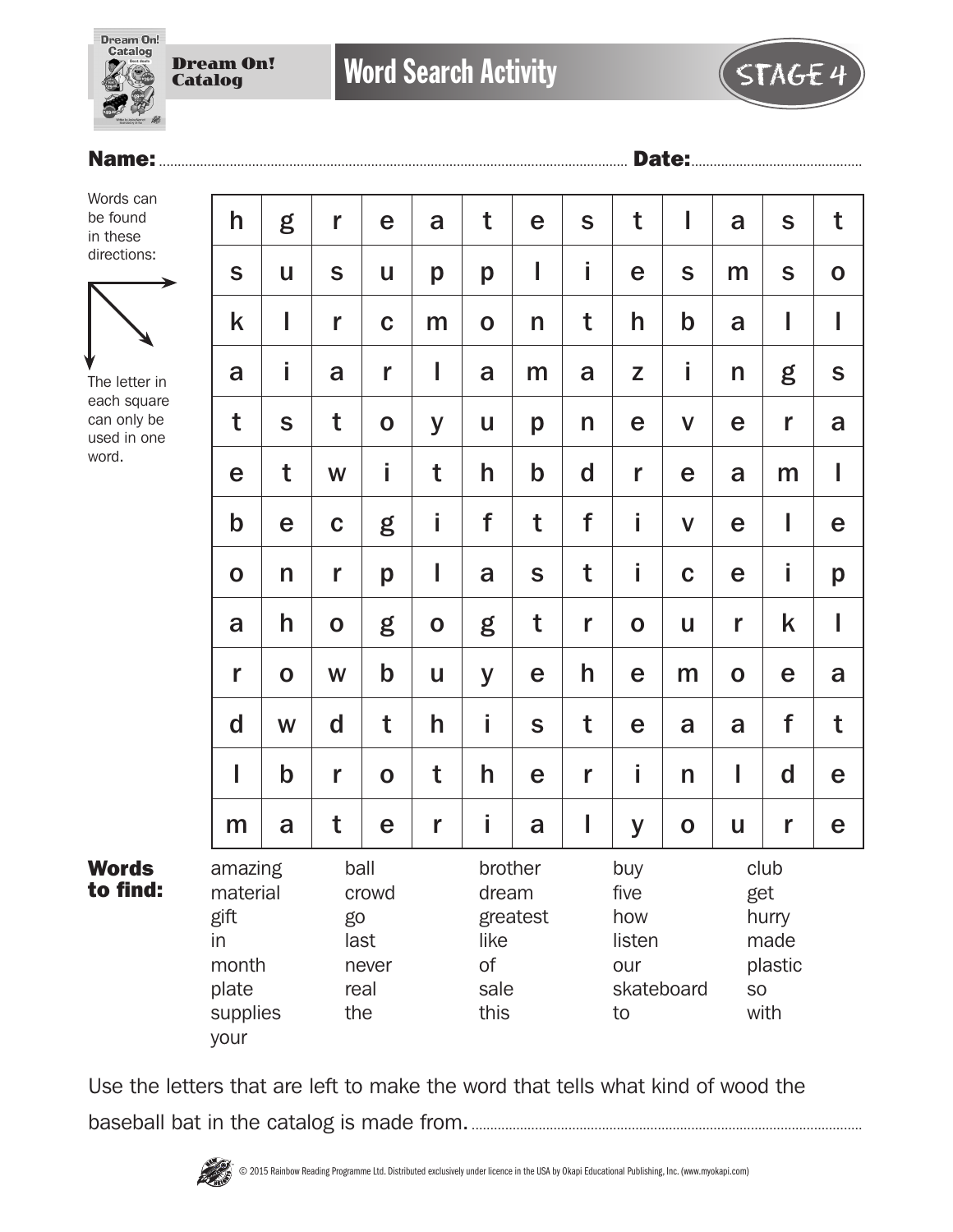



© 2015 Rainbow Reading Programme Ltd. Distributed exclusively under licence in the USA by Okapi Educational Publishing, Inc. (www.myokapi.com)